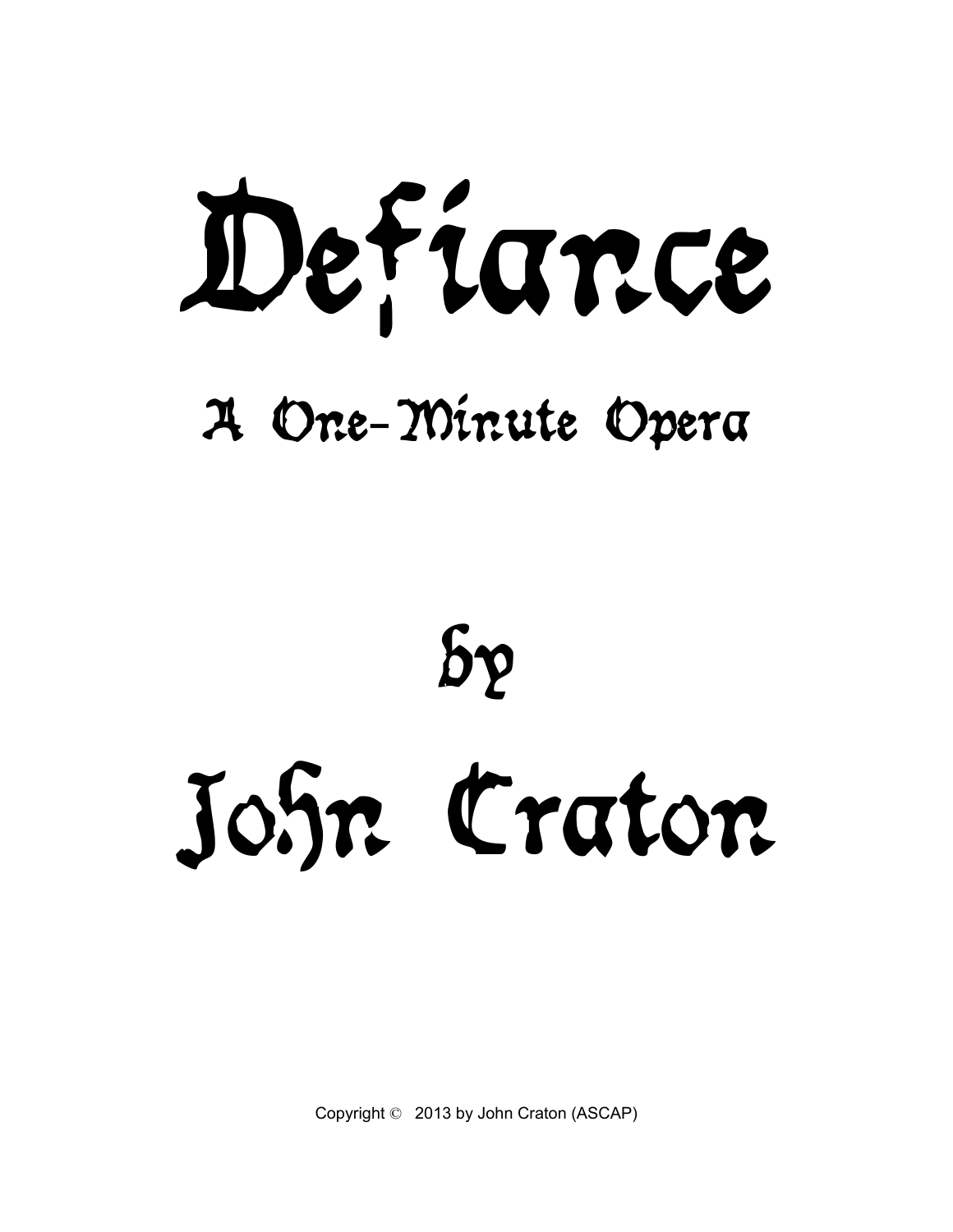## **Synopsis**

As the curtain rises we see a woman (soprano) sitting next to a fire in a primeval forest. Sitting some way off is an old man and also another woman holding a small child. Standing near the soprano is a younger man to whom all the singer's words are addressed. The soprano delivers a series of instructions to the younger man (whom we presume to be her husband), the last of which is an admonition not to spit in the ashes. In response – as though fed up with the woman's prehistoric nagging – on the last note of the opera he defiantly spits into the fire. Curtain.

### *Personnel*

**Woman** (soprano) **Old Man** (non-singing) **Woman with child** (non-singing) **Younger Man** (non-singing)

# **Libretto**

The libretto consists of a series of theoretical utterances in prehistoric speech found in the article "Linguists identify 15,000 year-old 'ultraconserved words'" by David Brown, staff writer for *The Washington Post* [6 May 2013], and is based on linguistic research done by Drs. Rebecca Grollemund and Mark Pagel of the University of Reading, U.K. Used by permission.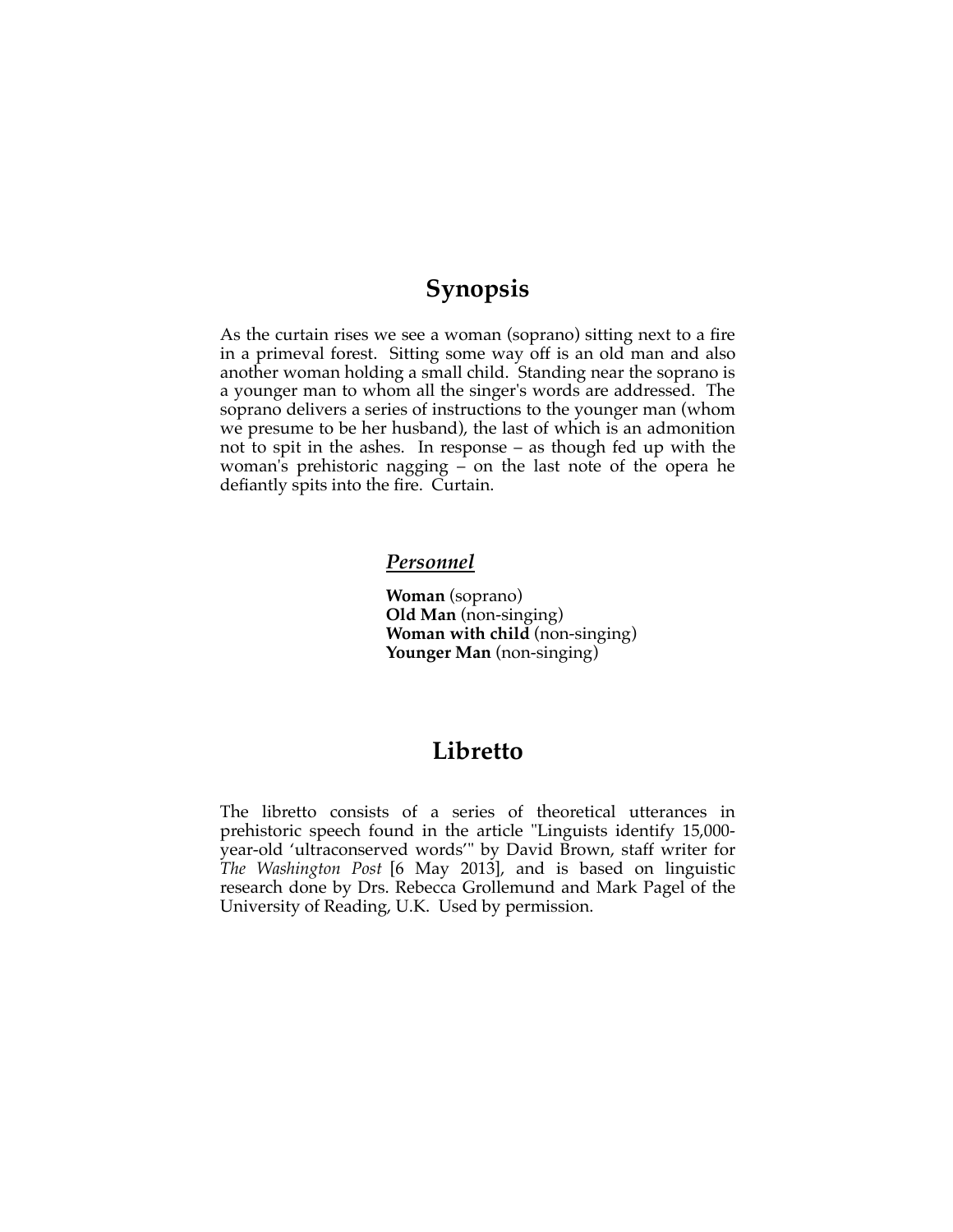### *For Megan McKamey Barrett (with a nod or two thrown in the direction of Anton Webern)*



A One-Minute Opera



Copyright © 2013 by John Craton (ASCAP)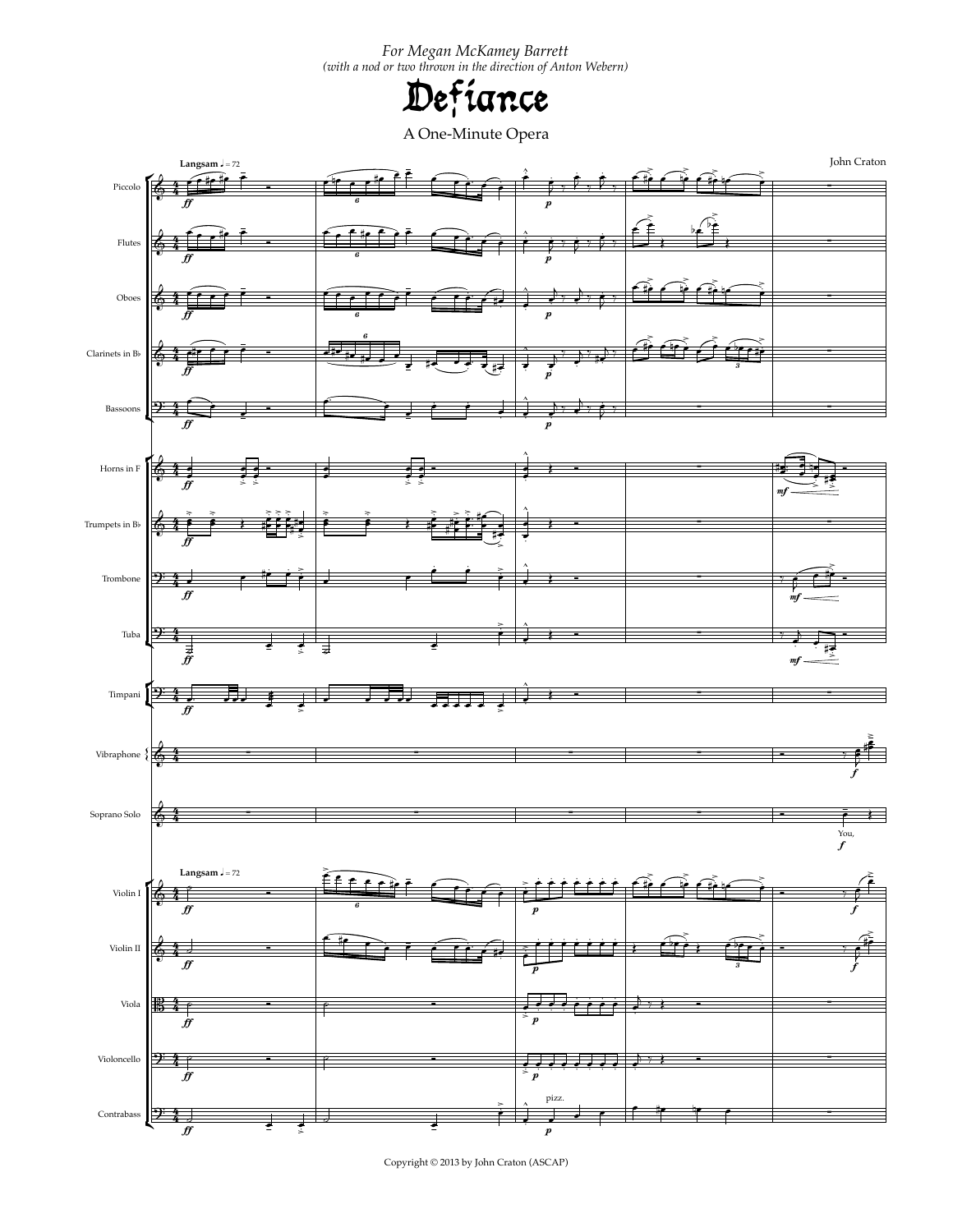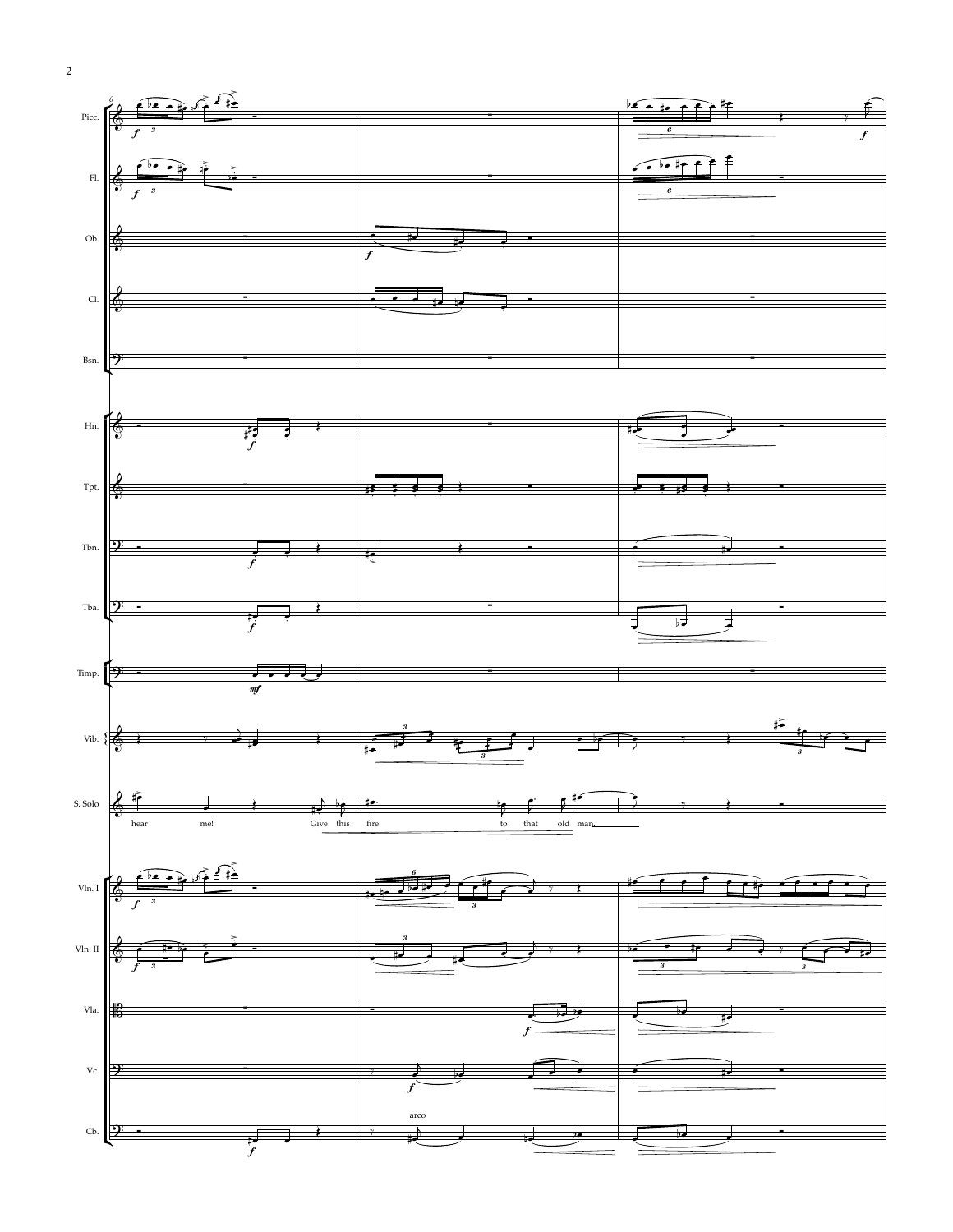